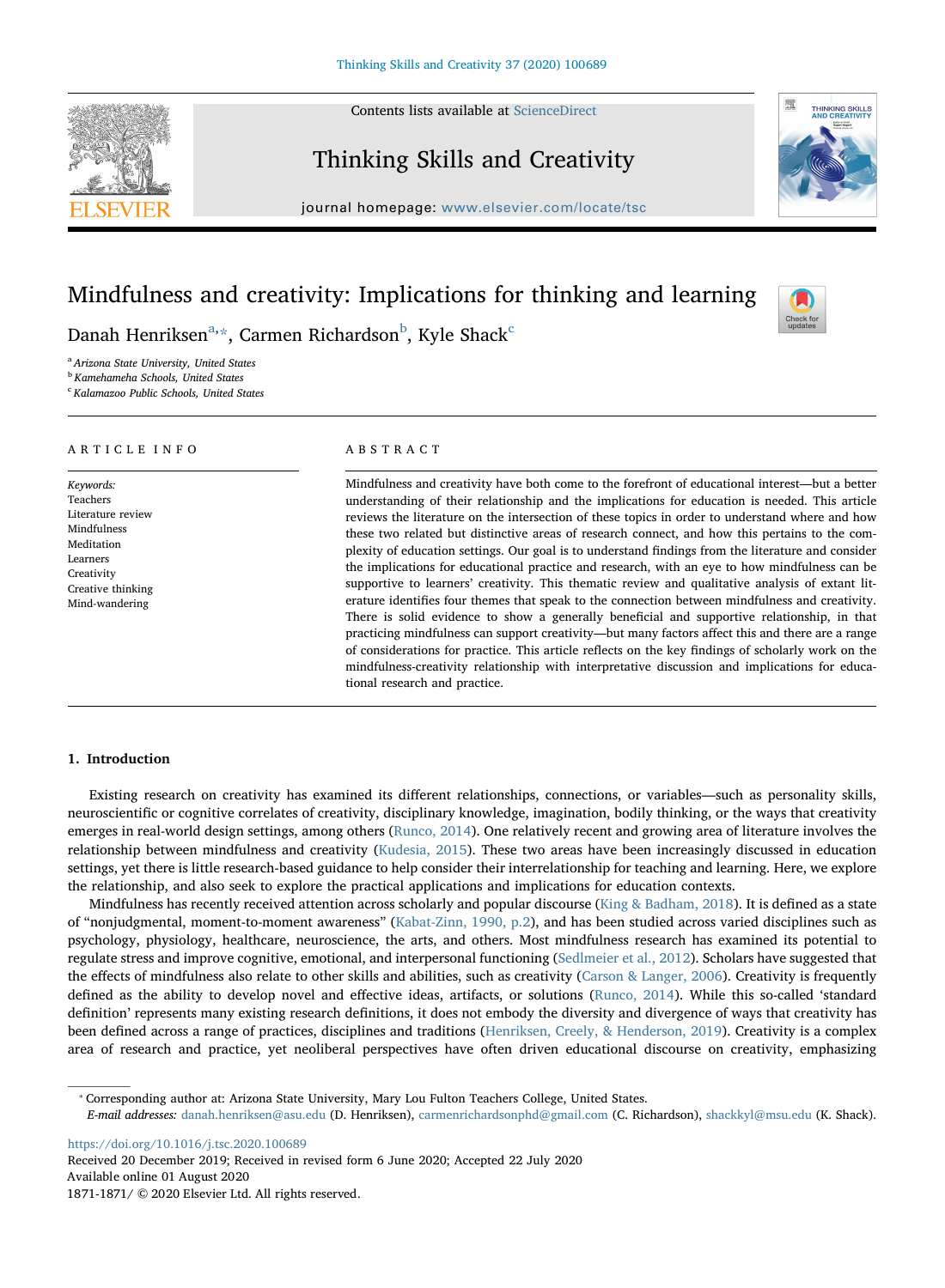instrumentalist and societal drive toward innovation [\(Mehta, Creely, & Henriksen, 2020\)](#page-9-2). But perhaps more importantly, creativity is a way of being in the world with substantive value for human-centered wellbeing and expression (Goff [& Torrance, 1991](#page-8-5)).

Both mindfulness and creativity are complex areas that have been independently touted in education practices. Yet there is a need for a synthesis of extant research findings in understanding the mindfulness-creativity relationship and how it matters in learning settings. There is a theoretical reason for presuming an important relationship between them. These are broad ideas with unique connections to emotions, attention, stress, wellness, and awareness of one's self and the world [\(Baas, Nevicka, & Ten Velden, 2014](#page-8-6)). Given the importance both areas have to thinking and learning, and their increasing presence in educational contexts, it is important to understand research on their relationship.

For our purposes in this thematic literature review, we seek to identify themes and trends in the research, and then discuss the implications for educational settings. While mindfulness and creativity individually arise in education discourses, they are rarely linked and there is little to guide teachers in identifying research takeaways for the complexity of learning settings. Very little existing research on the intersection of these topics is actually embedded in classrooms—so we aim to distill significant aspects of the relationship and share implications for teachers and learners.

In a world awash in distraction, stress, and often, distress—all of which can affect creativity and wellbeing—mindfulness becomes a valuable consideration for supporting learners in educational practice. Particularly in light of the recent COVID-19 pandemic, many teachers and learners are experiencing a sense of uncertainty, discomfort, or even trauma. While we do not suggest that mindfulness offers a "fix" for the kinds of systemic inequities or difficulties that many are facing—situations of stress or trauma underscore the value in paying attention to issues that relate to our sense of wellness and humanity, such as mindfulness and creativity.

We begin with background context about mindfulness, then we describe our literature review approach on the creativitymindfulness relationship. We then qualitatively analyze and describe thematic findings and takeaways from this review. Finally, we discuss the implications for thinking and learning, with conclusions for educational practice and research.

#### 1.1. Background on mindfulness

Mindfulness has roots in longstanding Eastern spiritual traditions, particularly Buddhist philosophy. Buddhist philosophy and practices teach a way of being present in the moment and letting go of the overreliance that humans tend to have on a sense of individualized identity (as a 'thinker of thoughts') in favor of a broader connection to a sense of oneness and integration with all things [\(Shonin, Van Gordon, & Gri](#page-9-3)ffiths, 2014). However, [Trammel \(2017\)](#page-9-4) notes that mindfulness has entered into secular practice and mainstream culture in recent decades. There has been valid concern about the ways in which the authenticity of Buddhist truths might be stripped of their original values through this mainstreaming of mindfulness. However, scholars such as [Sun \(2014\)](#page-9-5) have noted that this secular recontextualization of mindfulness has supported the emergence of the concept for use in broader social contexts or organizations such as schools, where they can benefit wellbeing for learning. [Williams and Kabat-Zinn \(2011\)](#page-9-6) suggest that since Buddhist meditative practices are concerned with embodied awareness and cultivating clarity, emotional balance, equanimity, and compassion—all of which can be developed by intentional deployment of attention—that "the roots of Buddhist meditation practices are de facto universal" (p. 1).

The work of [Kabat-Zinn \(1990\)](#page-8-2) and his Mindfulness-Based Stress Reduction (MBSR) program (developed at University of Massachusetts Medical School) are partly responsible for bringing mindfulness to broader audiences, with intentional development of secular-based practices for health and wellbeing needs. Since then, many programs and studies have documented the physical and mental benefits of mindfulness, inspiring adaptations into schools, prisons, hospitals, veterans centers, and more.

The previously-noted definition of mindfulness can be elaborated as the ability to be fully present, and aware of where we are and what we are doing, without becoming overly reactive or overwhelmed by the present.. Mindfulness is often associated with meditation practices, aimed at building skills for present-moment awareness as a mental habit (e.g. just as physical exercise aims to make the body more healthy even beyond exercise sessions—meditation or mindfulness practices aim to cultivate healthy psychological awareness and wellbeing, beyond the practices themselves). Berkley's Greater Good Science Center (n.d.) suggests, "Mindfulness means maintaining a moment-by-moment awareness of our thoughts, feelings, bodily sensations, and surrounding environment, through a gentle, nurturing lens." Despite the simple, intuitive nature of such definitions, achieving it is often not simple or intuitive.

O'[Donnell \(2015\)](#page-9-7) suggests that mindfulness has gained widespread interest precisely because states of distraction, anxiety, suffering, and lack of connection are so common and detrimental. As society veers toward more chaotic, techno-centric, globallyconnected and distracted modes, mindfulness offers an antidote to internalized unrest—particularly for learners who face ever expanding sources of difficulty from stress and distraction. The buzz of popular interest and excitement around the concept has increased, such that mindfulness appears ubiquitous, from healthcare or corporate settings, to schools and classrooms ([Shapiro,](#page-9-8) [2009\)](#page-9-8).

Researchers have sought to study interventions related to different components of mindfulness, often through the central practice of meditation. Because meditation offers specific practices for awareness of one's own thoughts, it provides an intervention to study the development and effects of mindful states, helping people connect with thoughts and emotions in the present moment ([Shapiro,](#page-9-8) [2009\)](#page-9-8). Research has demonstrated that by developing awareness about one's own mind and the present moment, people experience less anxiety, more positive emotions and engagement, and other mental and emotional benefits ([Weinstein, Brown, & Ryan, 2009\)](#page-9-9). In becoming more aware of their thinking, learners in particular become more skilled at navigating thought processes in psychologically healthy ways [\(Bennett & Dorjee, 2016](#page-8-7)). Importantly, it also connects to creative thinking skills ([Kudesia, 2015](#page-8-0)).

While creativity and mindfulness may work synergistically, the relationship is complex. Researchers and practitioners in educational contexts require a better sense of a nascent but growing body of literature to understand implications for the future of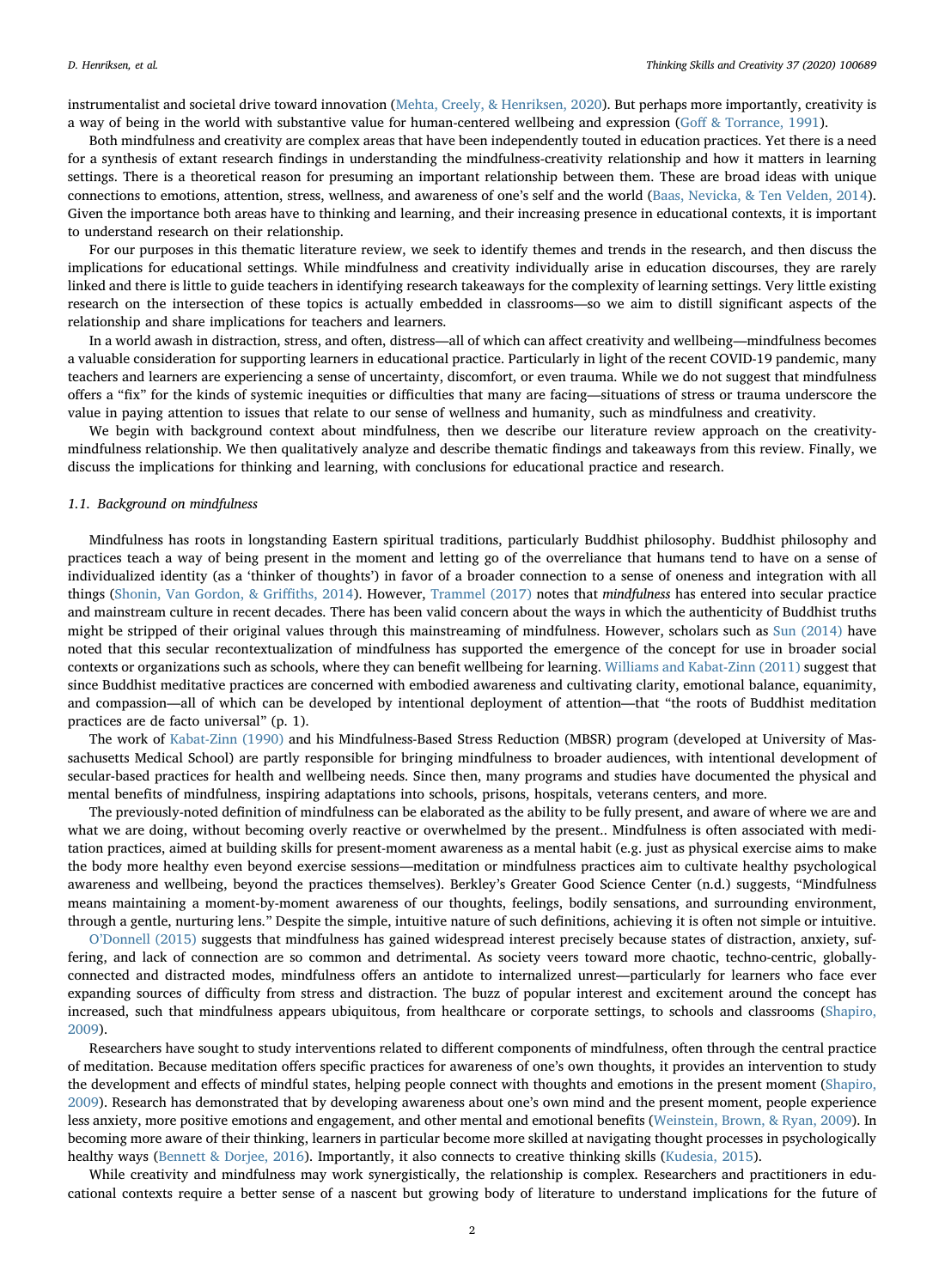research and practice.

#### 2. Methods for review

We explore scholarly literature at the intersection of mindfulness and creativity to understand how it relates to thinking and learning settings. This is a thematic literature review and our work is guided by the following questions:

- What is the nature of the mindfulness-creativity relationship as outlined in existing research and literature?
- Based on the literature on mindfulness and creativity, what are the implications for teaching and learning settings? And what takeaways and ideas can be used to inform educational practice?

#### 2.1. Approach and rationale for review

A thematic literature review is not based around the progression of time in a body of work as a chronological review might be ([Yun, Lee, & Kim, 2019\)](#page-9-10), nor does it describe the emergence of a body of work as a narrative review might ([Bower & Gilbody, 2005](#page-8-8)). Instead, a thematic review is organized based on topics, issues, ideas, or takeaways from within a relevant body of work [\(Hart, 2018\)](#page-8-9). Unlike meta-reviews or systematic reviews, such as the one conducted by [Lebuda, Zabelina, and Karwowski \(2016\),](#page-9-11) we do not aim to extract empirical data findings to quantify the relationship.

We elected a thematic approach for important reasons. Our purpose was to narrow the scope of inquiry and dive into a qualitative exploratory analysis of relevant work on creativity and mindfulness skills. Such an approach provides space to explore insights from literature and then consider how broader takeaways might be used to inform practice. A thematic review was also deemed most appropriate because extant literature on this topic is not fully representable as systematized data, constraining the ability to present literature as a quantified 'dataset' for empirical dissection (Tranfi[eld, Denyer, & Smart, 2003](#page-9-12)). Although high-quality, quantifiable studies do exist in this space [see [Lebuda et al. \(2016\)](#page-9-11)] we wished to consider a more open swath of literature, including not only quantitative, but also theoretical, practical or qualitative works that are not amenable to systematic analysis. To allow for a comprehensive stance toward relevant literature, our review is framed in an exploratory, thematic way. This allowed us to go deeper into varied stances to later use these in discussion of implications and applications. We also aimed to be methodical about our search processes, using review criteria/approach as described.

# 2.2. Criteria and process for literature search

The research we reviewed is situated mostly within psychology or education. Our sources of literature were primarily drawn from two main databases, those being: 1.) Science Direct, and 2.) Scopus—as these two databases comprise a significant swath of 'mainstream' research papers in English. Additionally, we performed a search of both Google and Google Scholar to ensure that nothing was missed in the primary research database searches and to identify any useful non-empirical pieces.

We began by identifying keywords and search terms, which we selected based on the scope of study and the literature; we then chose the search strings most appropriate for the study [\(Charmaz, 2003](#page-8-10)). We were able to keep the search relatively straightforward by pairing keywords and terms that precisely defined one of four areas: 'mindfulness', 'meditation', 'creativity', or 'creative thinking.' This yielded articles or studies that specifically referenced the theory/terminology within the text ([Grant & Booth, 2009](#page-8-11)).

This initial scoping process produced copious results, many of which were outside the scope of our topics [\(Paré & Kitsiou, 2016\)](#page-9-13). Common search terms of "mindfulness" and/or "meditation" and "creativity" yielded hundreds, in some instances thousands, of articles. By narrowing the scope using database functions, to include only articles that used both key terms as foci in titles and/or abstracts, we were able to clarify and tighten the search. This makes sense, as inquiry-driven intersection of these constructs has mostly emerged within recent decades and is a comparatively small space in the larger arena of creativity research. We then sifted through articles to identify work exploring the relationship between the constructs.

Our review criteria were agnostic as to the types of sources included, and this article explores varied academic sources, including books, chapters, and peer-reviewed journal articles. However, peer-reviewed empirical journal articles encompass most of the sources reviewed, allowing us to focus on understanding the state of the field of research findings, without entirely excluding important ideas that emerged in other sources.

#### 2.3. Approach to thematic analysis

To assess and distill the key ideas from the literature into useful takeaways, we sought to extract ideas/findings and categorize them into "meaning units" ([Moustakas, 1994\)](#page-9-14). Therefore, we engaged in several rounds of collective thematic coding from the articles identified, using a shared digital space to collectively document key findings identified in every piece of literature used ([Saldaña, 2015\)](#page-9-15).

We first familiarized ourselves with the 'data,' which in this case were the key ideas/findings in varied studies or papers ([Moustakas, 1994](#page-9-14)). Through shared discussions of meaning-making, we coded thematically, by looking across the findings for patterns of organization ([Braun & Clarke, 2006\)](#page-8-12). This resulted in takeaways that were less specific than most thematic coding, because the documented findings tended to focus around several broad areas that categorized the research on mindfulness and creativity—such as the generally positive nature of the relationship, or the observed lack of applied research. Several iterations of organized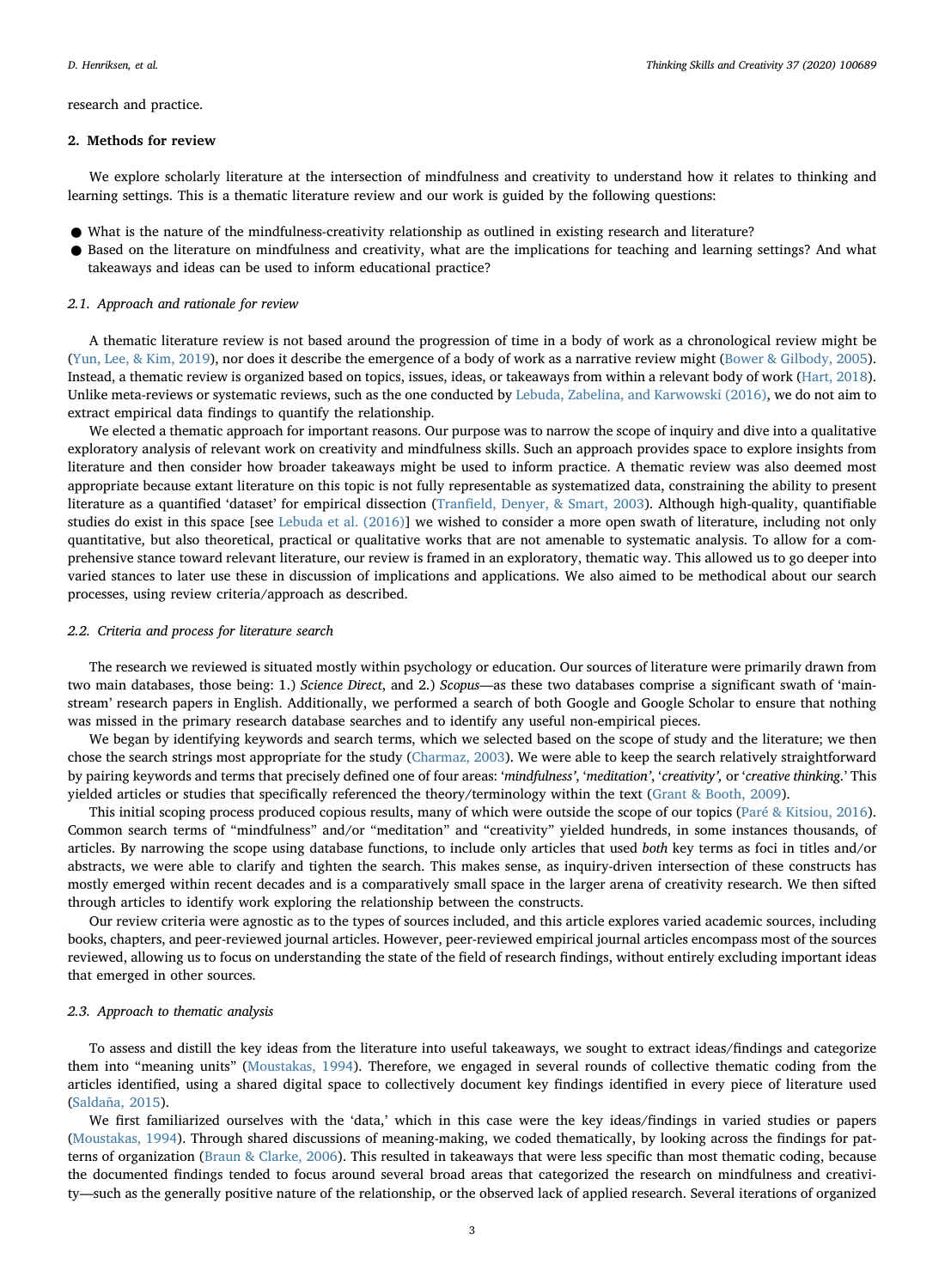coding brought us to four themes that emerged from the literature. These were driven by our stated questions and are shared in the findings and discussion.

### 2.4. Limitations

There are limitations in this work. First, we limited most of our examination to two databases, including Science Direct and Scopus, supplemented by peripheral searches of Google and Google Scholar as supplementary sources to check for additional work. Although these were selected because they are comprehensive sources of academic scholarship in English, encompassing most major and smaller journals that cover creativity research, there is still a limitation of scope.

Further, we would note that personal bias is always a potential issue in thematic review, and transparency is important. Our own interest in the topics as educational researchers could have influenced the process of analysis, as researchers naturally bring in their own preconceptions, assumptions or interests. Though we tried to minimize this effect through multiple rounds of reading and discussion, the possibility of bias influencing analysis exists.

# 3. Findings

We identified four broad thematic areas. The first theme describes how mindfulness enhances creativity. The second theme addresses the factors that complicate the nature of the relationship. The third theme addresses the relationship between mindfulness, mindwandering and creativity; and finally, the fourth theme concerns the need for more applied educational research on mindfulness and creativity. These are described in greater detail in the sections below.

#### 3.1. Theme 1: mindfulness enhances creativity

Much literature suggests that the nature of the mindfulness-creativity relationship is positive and promising—in that mindfulness can enhance creativity. Research demonstrates that mindfulness improves a person's ability to concentrate [\(Sedlmeier et al., 2012\)](#page-9-1), decreases the fear of being judged, and enhances open-minded thinking while reducing aversive self-conscious thinking ([Brown,](#page-8-13) [Ryan, & Creswell, 2007\)](#page-8-13). These points map directly onto key characteristics of creative habits of working, thinking, and being in the world, including: relaxation or flow states (improved concentration), risk-taking (requiring a lack of fear about judgment), and curiosity or open-mindedness/openness to experience (reducing self-conscious experience) [\(Prabhu, Sutton, & Sauser, 2008\)](#page-9-16). Logically, these effects suggest that mindfulness supports the skills associated with creativity, and research findings suggest that high levels of self-reported mindfulness correlate to creative practices ([Colzato, Szapora, & Hommel, 2012](#page-8-14)).

Many aspects of 'trait mindfulness,' or skills that are facilitated by mindfulness training, increase creativity. For example, mindfulness is associated with the ability to change perspectives by expanding empathy and open-mindedness [\(Carson & Langer,](#page-8-3) [2006\)](#page-8-3). It also increases a person's capacity to respond to situations in a non-habitual fashion—which is at the crux of creativity ([Moore & Malinowski, 2009\)](#page-9-17). Mindfulness training's ability to reduce fear of judgment is conducive to creativity; as is its ability to improve working memory [\(Chiesa, Calati, & Serretti, 2011\)](#page-8-15). Specifically, experienced meditators are better problem solvers and have better verbal creativity [\(Greenberg, Reiner, & Meiran, 2012\)](#page-8-16). [Jedrczak, Beresford, and Clements \(1985\)\)](#page-8-17) found that meditation of any length strengthens creativity—even short meditation breaks. Thus, ontologically, mindfulness has the potential effect of improving or enhancing creativity by building skills or ways of being that support creativity. The ontological nature of the relationship show promise for educational settings where developing creativity is challenging. Anxiety, fear of risk or failure, and self-consciousness about one's own thinking are often detrimental to classroom creativity—which opens up the possibility that mindfulness might offer practices that ameliorate barriers to learner's creativity.

In their meta-review, [Lebuda et al. \(2016\)](#page-9-11) hypothesized a positive relationship between mindfulness and creativity, wherein the former supports the latter. Their meta-analysis examined peer-reviewed, quantitative studies with direct measures of mindfulness and creativity—aiming to measure the relationship between the two and consider the role of moderators. Their study estimated the correlation between mindfulness and creativity at  $r = .22$  ( $r = .18$  without correction for attenuation). This suggests a significant correlation, with a small-to-medium effect size. Across all studies they found no evidence of publication bias, concluding that the estimation of the relationship is accurate and robust. This aligns with the proposed beneficial role of mindful meditation in creative thinking. The moderators included in their analysis clarify some important questions about the nature of this relationship. For instance, there were no differences between correlational and experimental studies—in both types of studies the effect size of the association was the same. This suggests not only a correlation between mindfulness and creativity, but more importantly reveals that developing mindfulness through meditation increases creativity—e.g. it goes beyond correlation into causation. This causal connection is something that educators and schools can potentially look to as they seek to address mounting calls to support students' creativity, and as they also try to manage the socio-emotional needs of students in our tense and distractible society.

Despite this, varied kinds of moderators, such as the type of meditation practiced and the multifaceted character of mindfulness, create challenges in untangling the mindfulness creativity relationship [\(Baas et al., 2014\)](#page-8-6). The inherent complexity and emergent or experiential nature of both mindfulness and creativity could also be a confounding factor. Much like creativity, mindfulness is complex and involves different skills, such as: attention/observation, ability to act with awareness, capacity for nonjudgmental description, and ability to refrain from immediate evaluation. There is also no commonly agreed-upon mechanistic model of creative processes that could confirm how different types of meditations might affect such processes. All of this leaves educational practitioners with some foundations to work from in that mindfulness does seem to support creativity—but also some contested ground to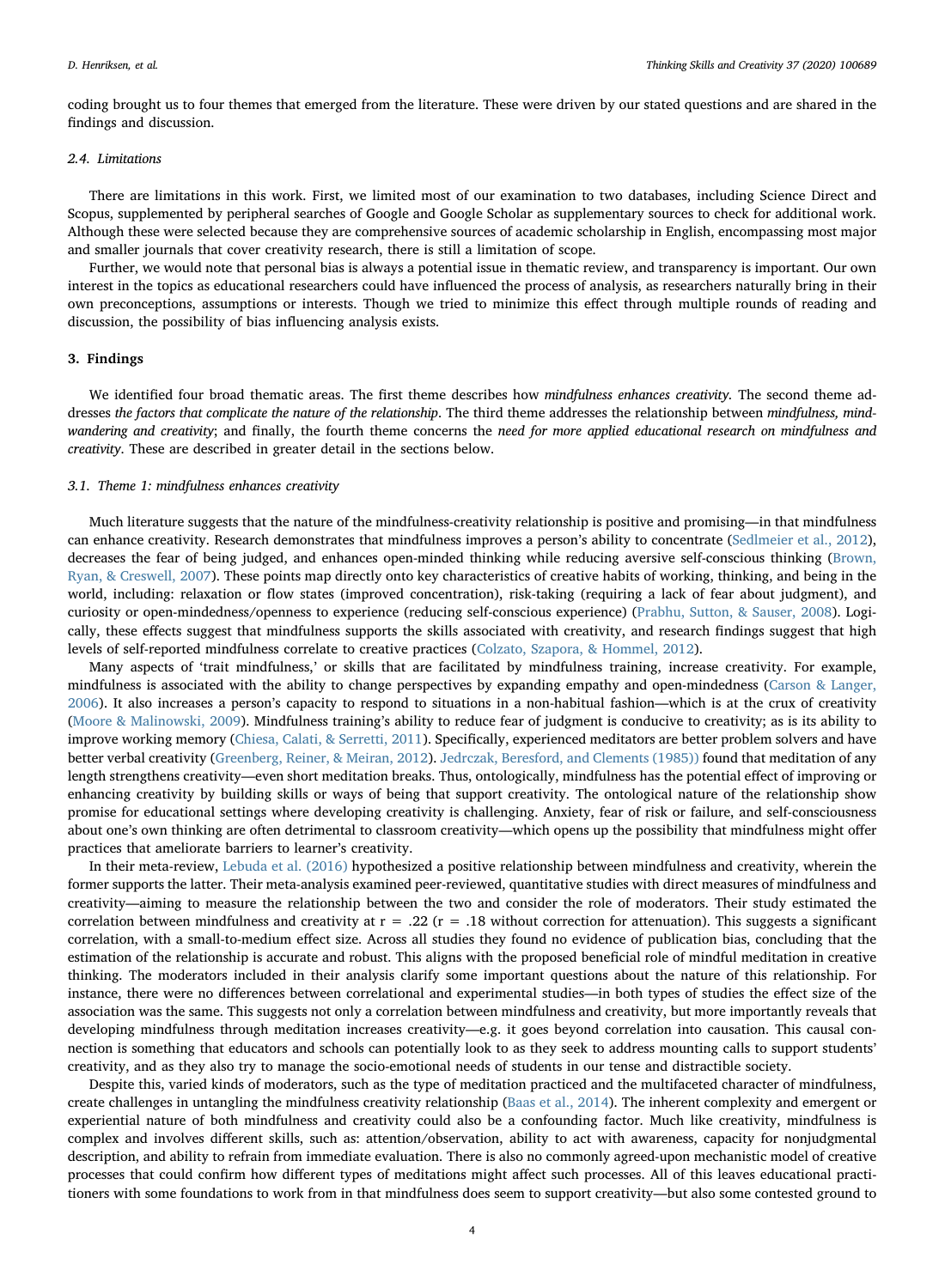navigate, in which the relationship can be nuanced by different contextual factors.

#### 3.2. Theme 2: a relationship with complicating factors

Given the complexity of these areas it is not surprising that research also indicates a complicated relationship between the two. Different types of meditation (which are a vehicle for mindfulness) have differential relationships to creativity. Two of the main techniques discussed frequently in the literature on mindfulness include open-monitoring meditation and focused-attention meditation. Open-monitoring is the practice of observing and attending to any sensation or thought without focusing on any specific task or concept. Focused-attention meditation instead trains the participant to focus their attention and awareness to a particular task, item, thought or stimuli [\(Colzato et al., 2012](#page-8-14)). These mindfulness skills can influence creativity differently. For example, while openmonitoring may increase creative thinking, some have found that focused-attention meditation may be either unrelated to creativity, or in certain instances may impede performance on creativity tests ([Zedelius & Schooler, 2015](#page-9-18)). For educators interested in facilitating a kind of mindfulness-supported creativity, that may leave questions as to which types of meditation to use in classrooms.

The [Lebuda et al. \(2016\)](#page-9-11) meta-analysis noted that beyond the positive connection where mindfulness enhances creativity, there are areas of uncertainty. For instance, the [Horan \(2009\)](#page-8-18) longitudinal study showed inconsistencies in the meditation-creativity relationship using the Torrance Test of Creative Thinking, a measure that distinguishes between verbal and figural dimensions of creativity. Specifically, groups practicing transcendental meditation showed significant gains in figural flexibility and originality, but no improvements in verbal creativity. This is interesting in teasing apart the relationship, however, it begs the question: To what degree would or should such individualized tests of creativity matter within the sociocultural dynamics of many learning settings?

[Colzato et al. \(2012\)](#page-8-14) dissected the complexities by evaluating the impact of both types of meditation upon creativity tasks for either divergent or convergent thinking. Divergent thinking involves solving problems with many possible solutions—as opposed to convergent thinking, which involves solving problems with a more focused and narrowing approach. The researchers studied whether different types of meditation induce people toward particular cognitive-control states related to creativity. They hypothesized that open-monitoring meditation encourages divergent thinking and focused-attention meditation induces convergent thinking. Thus, open-monitoring meditation would be expected to improve divergent thinking but not convergent thinking (both of which were assessed by the AUT (Alternative Uses Task) creativity assessment).

Their data demonstrated that people excelled in the divergent thinking task after doing open-monitoring meditation. Although convergent thinking performance improved after focused-attention meditation, the increase was not significant. Interestingly, their measures of mood scores showed that both types of meditation elevated mood. Because elevated mood facilitates divergent rather than convergent thinking (elevated mood may even interfere with convergent thinking) mood effects might have been a confounding factor. In short, the focused-attention meditation may have improved convergent thinking, while the relaxing aspect of the procedure potentially could hamper it. Regardless, they identified a key mindfulness-creativity connection, showing the relationship between open-monitoring meditation and divergent thinking.

These findings point to some degree of nuance beyond the general assertion that mindfulness strengthens creativity. This suggests that if we are to seek more mindful creativity practices in schools, then it is important to consider what types of creative tasks or thinking might be called for in the given context, and consider what types of meditation practices might be beneficial.

# 3.3. Theme 3: mindfulness, mind-wandering and creativity

We have focused on the nature of the mindfulness-creativity relationship, which raises an important issue for this relationship—namely, mind-wandering. The relationship between mind-wandering to these areas is more uncertain and complicated than the relationship between mindfulness and creativity. Mind-wandering seemingly runs contrary to mindfulness, yet mind-wandering reliably correlates with creative thinking and creative achievement ([Baird et al., 2012\)](#page-8-19). This is an issue for educators considering different facets of mindfulness practices, as it may affect creativity and related factors.

Mind-wandering is "a common everyday experience in which attention becomes disengaged from the immediate external environment and focused on internal trains of thought" [\(Schooler et al. 2014, p. 1](#page-9-19)). It is differently important to both mindfulness and creativity. If mind-wandering is associated with getting lost in thought without realizing it—then mindfulness has an inverse purpose, bringing attention and awareness to thoughts in order to disentangle from them. Creativity has been positively associated with mindwandering that stimulates novel ideas or fresh connections ([Baird et al., 2012\)](#page-8-19).

Existing research points to a connection between mind-wandering and deficits in task performance or problems with task completion. However, mind-wandering may be beneficial in some areas, such as planning for the future, positive stimulation via interesting thoughts, and notably, creativity. Learners with ADHD often score higher on laboratory measures of creativity and assessments of creative arts achievement ([White & Shah, 2011\)](#page-9-20), though they may struggle with some traditional tasks and outcomes of schooling.

[Schooler et al. \(2014\)](#page-9-19) tested the mindfulness-creativity relationship directly, by assessing individual differences in mindfulness (via the Mindful Attention Awareness Scale or MAAS) as compared to measures of creative problem-solving performance (via the Remote Associates Test or RAT). They showed a negative correlation between mindfulness scores and RAT performance, and at first assumed that being less mindful helps one be more creative. However, they refined this interpretation by considering different strategies that can be used to solve the RAT problems. Creativity researchers have long been intrigued by the fact that the same creative problems can either be solved through analytic thought, or through spontaneous insight referred to as "Aha" experiences of insight/intuition [\(Fleck & Kounios, 2009](#page-8-20)). Prior research has shown that analytic and insight problem-solving methods are associated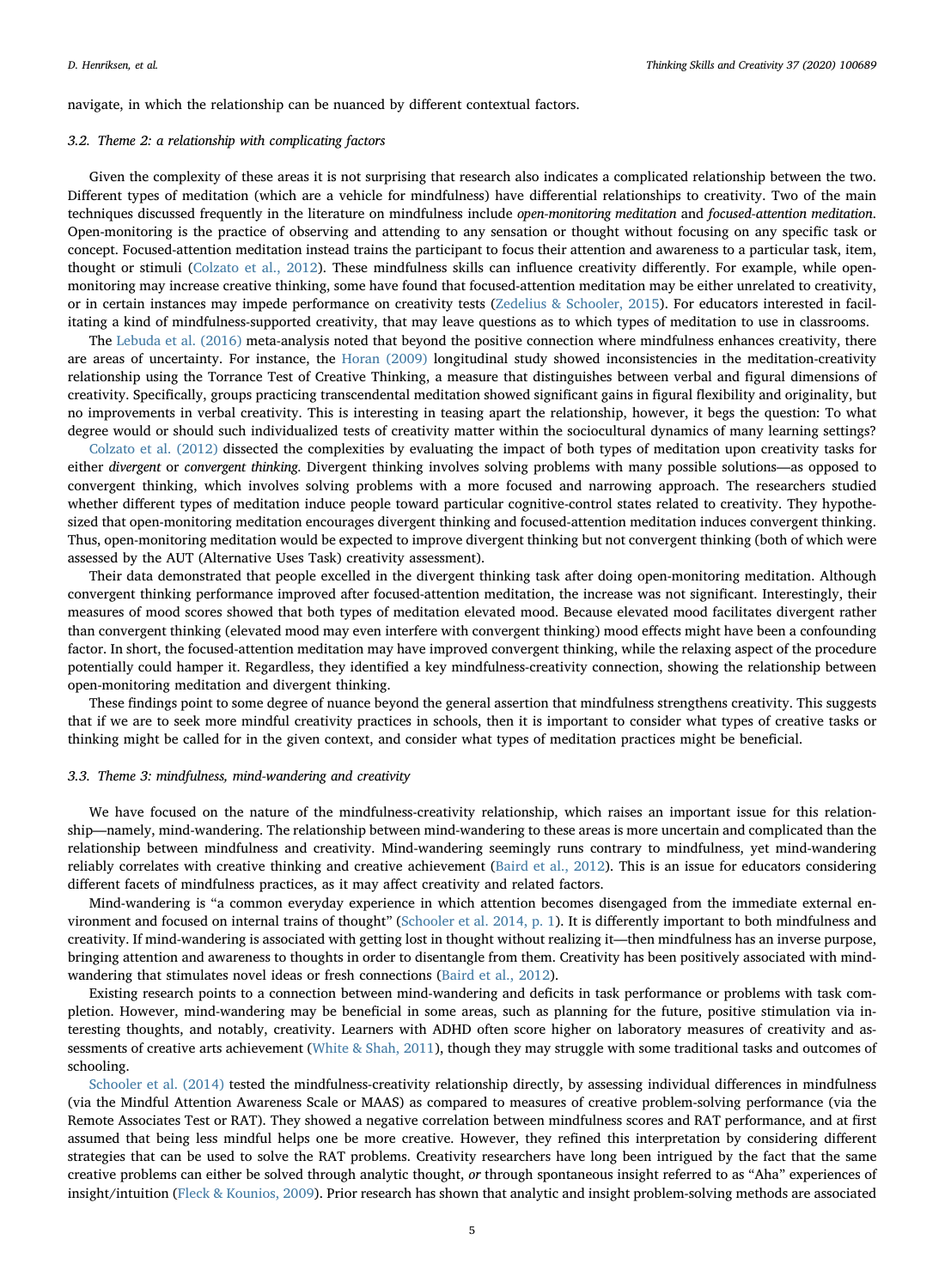with markedly different patterns of brain activity. For instance, default mode network activity in the brain is related to solving problems with insight/intuition ([Kounios et al., 2008](#page-8-21))—while the default mode network tends to quiet down through mindfulness.

[Schooler et al. \(2014\)](#page-9-19) hypothesized that mindfulness might be related to creative analytic problem solving. To test this, after each problem they asked participants whether they had solved it mostly analytically or mostly with insight. They found that trait mindfulness correlated negatively with insight problem solving, but not with analytic creativity—suggesting that creative solutions can benefit from mindfulness, but specifically through a more analytically creative process. Others have actually found that insight problem solving can be enhanced through mindfulness. Ostafi[n and Kassman \(2012\)](#page-9-21) found that certain types of open-monitoring meditation improved insight problem solving. They noted that:

Insight problem solving is hindered by automated verbal-conceptual processes. Because mindfulness meditation training aims at "non-conceptual awareness," which involves a reduced influence of habitual verbal–conceptual processes on the interpretation of ongoing experience, mindfulness may facilitate insight problem solving.

This helps to clarify how mindfulness can support creativity in terms of mind-wandering. The [Schooler et al. \(2014\)](#page-9-19) body of work also makes assumptions which may limit the scope of their findings. For instance, they position mindfulness and mind-wandering in opposition to each other, and then carry this assumption out experimentally. However, while mindfulness and mind-wandering are often very different, they need not be mutually exclusive across all forms of practice—and in the messy spaces of implementation and educational practice, it is very possible that such ideas could coalesce. It might suggest that mindful meditations involving both conscious awareness and nonjudgment of thoughts could allow mindful mind-wandering in learning practices.

Certain forms of mind-wandering can be mindful/deliberate, while others are more uncontrolled/spontaneous. The role of these mental states on creativity was explored by [Agnoli, Vanucci, Pelagatti, and Corazza \(2018\)\)](#page-8-22), who distinguished five constitutional dimensions of mindfulness: observing, acting with awareness, describing, nonreactivity, and non-judging. Results showed that mindwandering and mindfulness predicted creative behavior both alone and in combination. Via path analysis they explored the value in distinguishing between deliberate and spontaneous mind-wandering. Deliberate mind-wandering positively predicted creative performance; however, spontaneous mind-wandering negatively associated with creative performance. Interestingly, more deliberative mind-wandering showed beneficial interaction effects with mindfulness toward producing creative and original ideas. This suggests that deliberate mind-wandering is a productive characteristic for creative work and potentially for creative learning in classrooms, which is supported by mindfulness.

[Preiss and Cosmelli \(2017\)](#page-9-22) explored mindful mind-wandering for creativity using illustrative cases of creative writers and their processes. They noted that while their writers discussed the concepts of mind-wandering and creating in different ways, these were most often characterized by deliberation and awareness of their own mind. They termed this as, "mindful mind-wandering," which nurtures creativity and differs from the absent-minded daydreaming of other mind-wandering:

Professional creators develop a sense of identity that is strongly grounded on their awareness of the mind wandering process. As authors become more expert, they gain a better understanding of the creative process and apprehend its phenomenological nature. Specifically, they become mindful mind wanderers (p. 303).

Research and practice suggest that despite what initially appears to be conflicting dynamics, mind-wandering and mindfulness can enhance each other toward creativity. Mindfulness in conjunction with mind-wandering may allow the mental wanderer more awareness and potential to imagine and think creatively—which may benefit creative imagination in learners' skills and practices.

#### 3.4. Theme 4: a need for applied and educational research

Finally, in reviewing the mindfulness-creativity relationship in scholarly literature for praxis, we noted a lack of educational literature in this space, which signals a need for more applied but still empirical research for thinking and learning settings. [Fisher](#page-8-23) [\(2006\)](#page-8-23) suggests that these topics may be most vital for young people in schooling:

For many children childhood is not a carefree time. In a materialistic, competitive world they are subject to many of the same stresses and strains as adults. They are bombarded by an information overload of words, images and noise. They are prey to the frustration and anger of others and often experience negative emotions more deeply and intensely than adults (p. 148).

Fisher notes that these kinds of stressors are commonly recognized as blocks to learning and creativity, making mindfulness a potentially beneficial approach and psychological support for creativity. He highlights a historical link harkening to the ancient Greeks and Romans, who believed that a quiet mind offered an opening to the creative muse.

Notably, meditation engages the mind in non-verbal ways, which learners do not always have the opportunity to use in schools. While the conscious mind is caught up in language, the brain's linguistic structures can restrict the scope of human knowledge and action. Meditation may offer an experience of the mind that is not purely linguistic, expanding learners' creativity by tapping into subconscious and intuitive thought. [Claxton \(1997\)](#page-8-24) called this the "under-mind" and Malcolm [Gladwell \(2005\)](#page-8-25) referred to it as the "adaptive subconscious." Such intuitive experience is essential to learners' creativity and requires a present-moment focus and freedom from distracting fears and desires.

Much of this connection between children in schools and mindfulness and creativity is still theoretical; and while the existing research is promising, it is greatly limited in volume and scope. As mindfulness has become more prevalent in real-world learning settings, more empirical research is needed to understand the mindfulness-creativity link and practices for learning settings ([Osten-](#page-9-23)[Gerszberg, 2017\)](#page-9-23).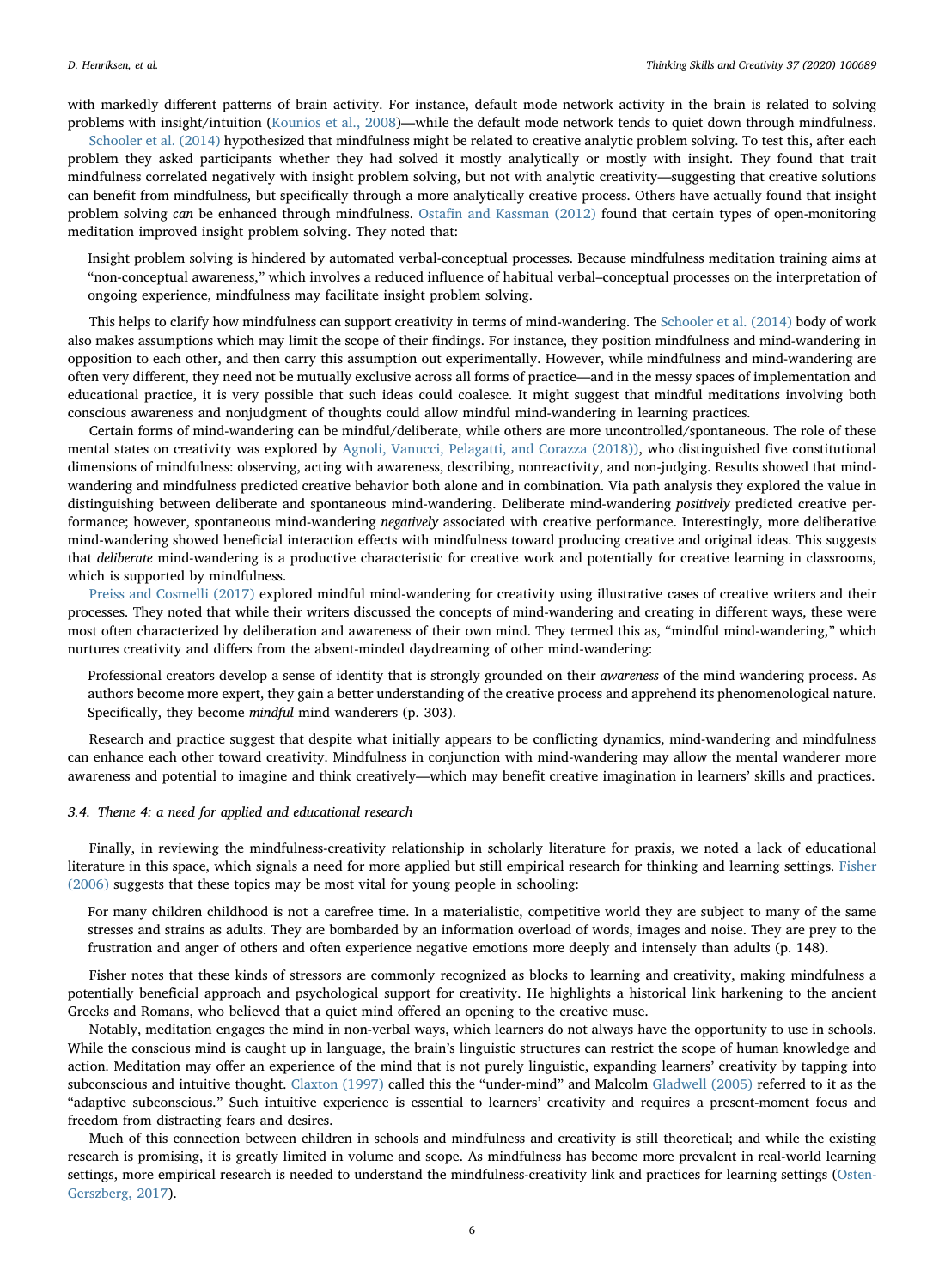A limited number of studies have considered the connection between increased creative outcomes and mindfulness in applied settings outside of university labs or psychological experiments, across disciplines. In education, [Justo, Mañas, and Ayala \(2014\)\)](#page-8-26) studied this with high school students, to analyze the impact of an extracurricular mindfulness program upon the figural creativity levels of a group of 50 teenagers. The authors used an experimental group of high school students who participated in the mindfulness training program, and a control group who did not. The results of the Torrance Test showed significantly higher levels of creativity in the treatment group, after a 10-week mindfulness intervention (of 1.5 h of training a week, with 30 min of daily meditation).

The school-based intervention focused on flow meditation [\(Franco, 2009](#page-8-27)), which is meant to set thoughts free rather than control them, by nonjudgmentally noting any spontaneous thoughts that appear in mind. This technique does not aim to redirect thoughts back to an object of foci (the breath, etc.), but to develop attention and allow full awareness of whatever appears in consciousness, noticing the transience and impermanence of thoughts (e.g. a kind of meditation on thoughts). Though the study did not provide an effect size, their results are still promising as a step toward empirical support for mindfulness and creativity in educational environments. In their work, achievement goals and self-determination influenced mastery experience in creativity via mindful learning, which also has implications for teaching.

[Yeh, Chang, and Chen \(2019\)](#page-9-24) investigated mindful learning and creativity among a younger school population of elementary students. They sought to understand mindfulness within digital game-based creative learning, using the [Langer \(2000\)](#page-9-25) concept of mindful learning as a flexible state of mind in which people are actively engaged with the present, aware of new things, and sensitive to context. They developed an original training program for creativity and an instrument for measuring mindful learning during game-based learning. Their study focused on how players' traits would influence their mastery experience during digital creativity game-based learning. Results suggested that mindful learning can support creativity within a game-based learning system; and participating students became more confident in their own creativity competences. This is interesting, because creative confidence has been found to be a driver of creative potential [\(Beghetto, 2006](#page-8-28)). In educational settings, the notion of creative confidence is not often addressed, as many traditional education contexts are uncomfortable with the kinds of risk of failure associated with creativity, or do not promote the confidence to work through such discomfort toward creative ends. Thus, support for creative confidence, via mindfulness, may be an interesting pathway for future study.

# 4. Discussion of findings for education

The research we have described can serve to provide the field of education with ideas to utilize mindfulness to support learner creativity and well-being in educational settings. While the connection between mindfulness and creativity is complex, there is enough evidence to show a generally beneficial and supportive relationship between the two, wherein practicing mindfulness can support creativity. In the next section we discuss implications for the field of education.

#### 4.1. Allowing purposeful mind-wandering

One way that educators can support students is through the teaching of mindful mind-wandering strategies. [Preiss and Cosmelli](#page-9-22) [\(2017\)](#page-9-22) describe how an awareness of the mind-wandering process is an essential component of the creative process. The more aware people are of these processes and of their own mind's activities, the more capable they become to notice and attend to creative ideas in productive ways. Educators can help students become mindful mind-wanderers by teaching a creative process that includes stages where students purposefully diverge from the task or topic at hand. Rather than being "off-task" students may be purposefully led through activities that guide them through deliberate acts of mind-wandering ([Agnoli et al., 2018\)](#page-8-22).

Intentional mind-wandering can stimulate novel ideas or fresh connections. The most important component here is intentionality. Open-monitoring meditation and flow meditation, as described earlier, allow the mind to notice thoughts or sensory stimuli without trying to change them. This awareness component of noticing may be beneficial for giving the mind space to expand, while also cultivating present moment awareness and observation. If educators can support students in being more aware of the type of mindwandering they engage in they may be able to provide a valuable skill for metacognitive awareness.

While focused attention has its benefits and is necessary for concentration particularly around analytic creative problem solving, in terms of insight problem solving it can potentially be limiting to "Aha" moments or bursts of creative thought. Therefore, breaking up time used to solve problems with more open mindfulness inspired activities can be helpful when learners in any context get stuck. This may, in fact, be a metacognitive skill that educators can explicitly teach— in understanding how to allow for mental breaks or a shift in awareness, which may lead to higher levels of insight-related creative thought, helping learners to overcome challenges where they get stuck. [Dijksterhuis and Meurs \(2006\)](#page-8-29) found that too much focused deliberation on problems blocks creativity, whereas strategic distraction improves it. Thus, there may be creative potential to mindfully observe one's own mind-wandering, and allow it, observing where it goes and what it does.

[Agnoli et al. \(2018\)](#page-8-22) found that high levels of originality were also associated with high levels of deliberate mind-wandering. Therefore, generating creative and original ideas is linked with the re-creation, redirection and reflection of thought. This has implications for how educators engage students in creative processes, suggesting consideration of how they are supporting students' mind-wandering.

#### 4.2. Time and space for meditation in curriculum

The simple act of meditating has been shown to benefit creativity in learning settings ([Holm, 2015\)](#page-8-30). Practicing being more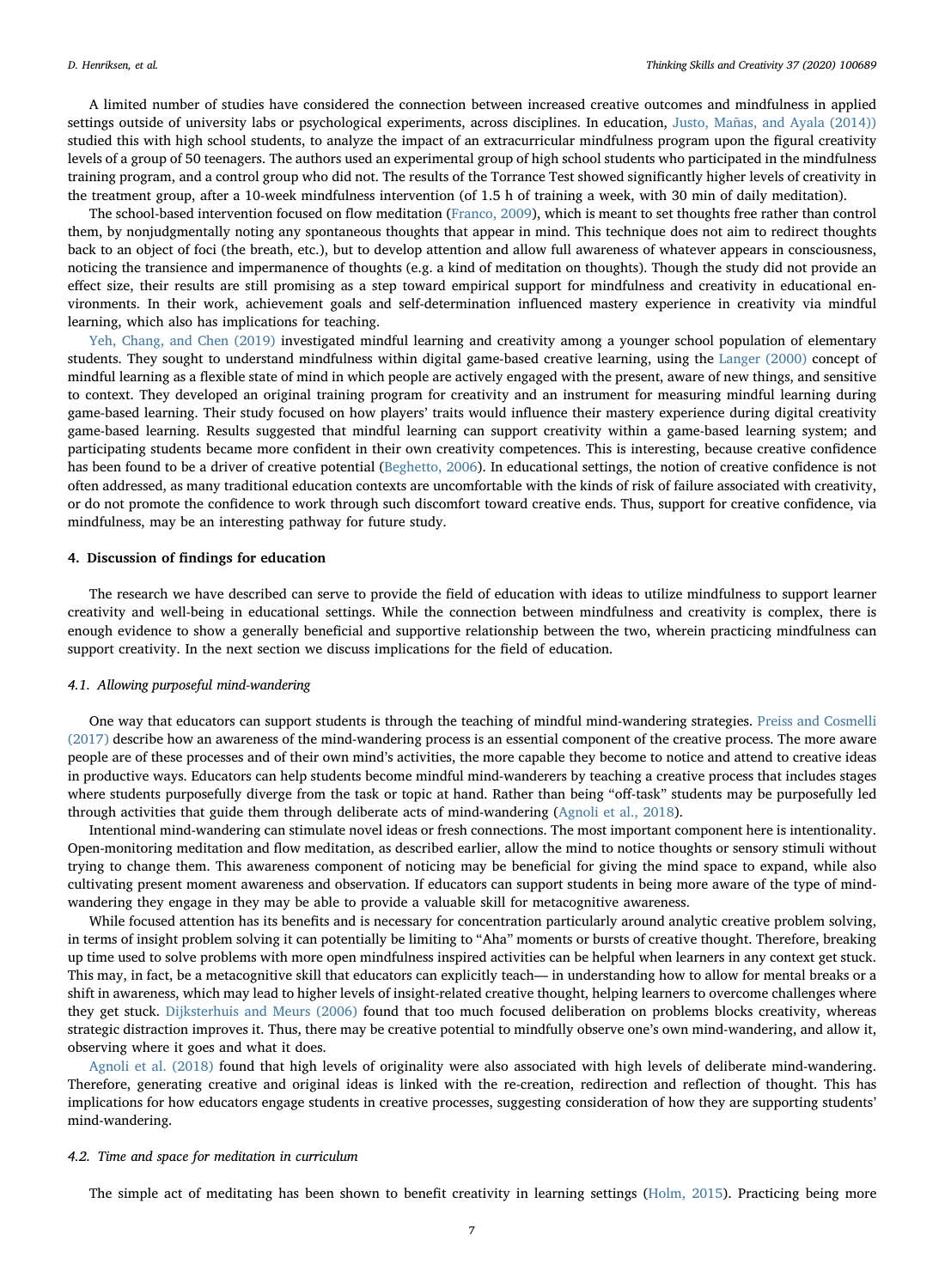mindfully aware through meditation, even for a short amount of time each day, impacts learning holistically. Brief meditation breaks provide the downtime needed for creativity to be enhanced after returning to the task at hand. These breaks also may positively impact teachers who struggle to maintain their students' focus in the midst of increasing curricular demands. [Puccio et al. \(2017\)](#page-9-26) suggest that mindfulness involves the self-awareness of individuals within organizations, communities and group practices. Therefore is not just an individual pursuit, but it impacts the sociocultural settings and complex ecosystems in which people live, work, learn, and play—which underscores its importance within the ecologies of classrooms and schools.

Supporting the development of learners through the mindfulness-creativity connection, [Fisher \(2006\)](#page-8-23) lays out the case for mindful meditation for children in schools, predicated upon the ways that mindfulness can expand creative thinking—and the degree to which young people often need these kinds of skills for wellbeing. The more general positive effects on student well-being may have other unmeasured values for creative thinking. It could be argued that in a stressful world, being able to learn strategies to increase wellbeing are an essential part of social-emotional learning and productive creativity.

# 4.3. Supporting creative thinking and reducing judgment or fear

There are more experiences and strategies that potentially support creativity and divergent thinking than we could cover here. Ideation to guide learners through processes of generating creative and original ideas may also be supported by intentional and mindful mind-wandering. In addition, open-ended tasks are an approach to supporting creativity in content learning, in that multiple solutions are both allowed and expected. Yet while such approaches have been identified as a key way to support student creativity (Jeff[rey & Craft, 2004\)](#page-8-31), simply doing such types of activities in learning settings does not guarantee that learners will engage in creative thinking or even feel comfortable doing so.

Some of the most notable barriers to creativity are either fear or judgment—or fear of judgment—which is often the case for learners in school settings. Creativity inherently brings social risk, and people frequently report feeling uncertain about offering up new ideas for fear they might be judged or thought to be strange [\(Beghetto, 2007](#page-8-32)). Given the social pressures for students in K12 and higher education contexts, it is critical that creative environments reduce fear or anxiety around judgment. The nonjudgmental awareness of mindfulness meditation is an important skill supporting this.

Educators often note that in attempting more creative lessons, students may be uncomfortable in open-ended, project-based spaces that lack single-correct-answer approaches. Since learners today grow up in standards-based high-stakes testing environments, teachers sometimes report that they can be nervous or uncomfortable with ambiguity [\(Olivant, 2015\)](#page-9-27). Opening up thinking and allowing for more divergent elements is important, and the connection between divergent thinking and open-monitoring meditation suggests that this might be a useful practice, particularly for instances when ideation and multiple possibilities are important.

By aiming to non-judgmentally expand awareness, mindfulness presents opportunities to open social acceptance of creative thinking and intellectual risk-taking in learning settings. As learners come to expect different ideas and solutions from themselves and their peers without judgment, there may be a decrease in the fear or risk associated with presenting novel ideas, thus enhancing creative thinking ([Brown et al., 2007](#page-8-13)).

## 5. Conclusion

This literature review investigated findings around the relationship between mindfulness and creativity with focus on educational contexts—scoping the field in a thematic, qualitative exploration of the research into mindfulness and creativity. Summing up the relationship between these two areas is challenging due to their complexity. The most accurate summation may be to point to the generally positive but also complex nature of the relationship—with much research suggesting that mindfulness enhances creativity, as well as areas that are more nuanced depending on contextual factors. We have explored the connection to mind-wandering around mindfulness and creativity—and the possibility of using mindfulness to support deliberative mind-wandering (vs. spontaneous mindwandering) toward expanded creativity in learning. Finally, we have emphasized the relative lack of applied and/or educational studies around mindfulness and creativity, and the need for more research in this area to inform educational practice across contexts.

The theoretical foundations connecting mindfulness and creativity are strong, with regard to observing and understanding the world and noticing more possibilities without being clouded by mental blinders. This is exemplified by [Justo et al. \(2014\)](#page-8-26):

Mindfulness is a technique which allows introspective and perceptual awareness, encouraging the awareness towards our psychological processes and habits. It increases the interhemispheric communication, which is typical of creativity states, since the individual who meditates is able to perceive more and more subtle details of the stream of consciousness and mental processes (p. 233).

Empirically, research in this area has demonstrated promise but there is much room to develop a more nuanced understanding of the relationship. Going beyond correlation, meta-analysis has empirically inferred causation, suggesting that mindfulness training supports, strengthens, and expands creative thinking ([Lebuda et al., 2016\)](#page-9-11). Mindfulness and creativity are not yet fully understood in many ways, and both are inherently complicated and variable areas unto themselves.

In investigating the relationship, the context, variables, and moderators or potential interactions are important. For instance, mindfulness generally supports creativity—but there are some concerns about the way it affects mind-wandering and the resultant effects on creativity. More nuanced and recent research has teased this apart to further break down mind-wandering into different types (spontaneous and deliberate) each of which affect creativity differently ([Agnoli et al., 2018\)](#page-8-22). This remains a somewhat new and still relatively unexplored area of empirical work.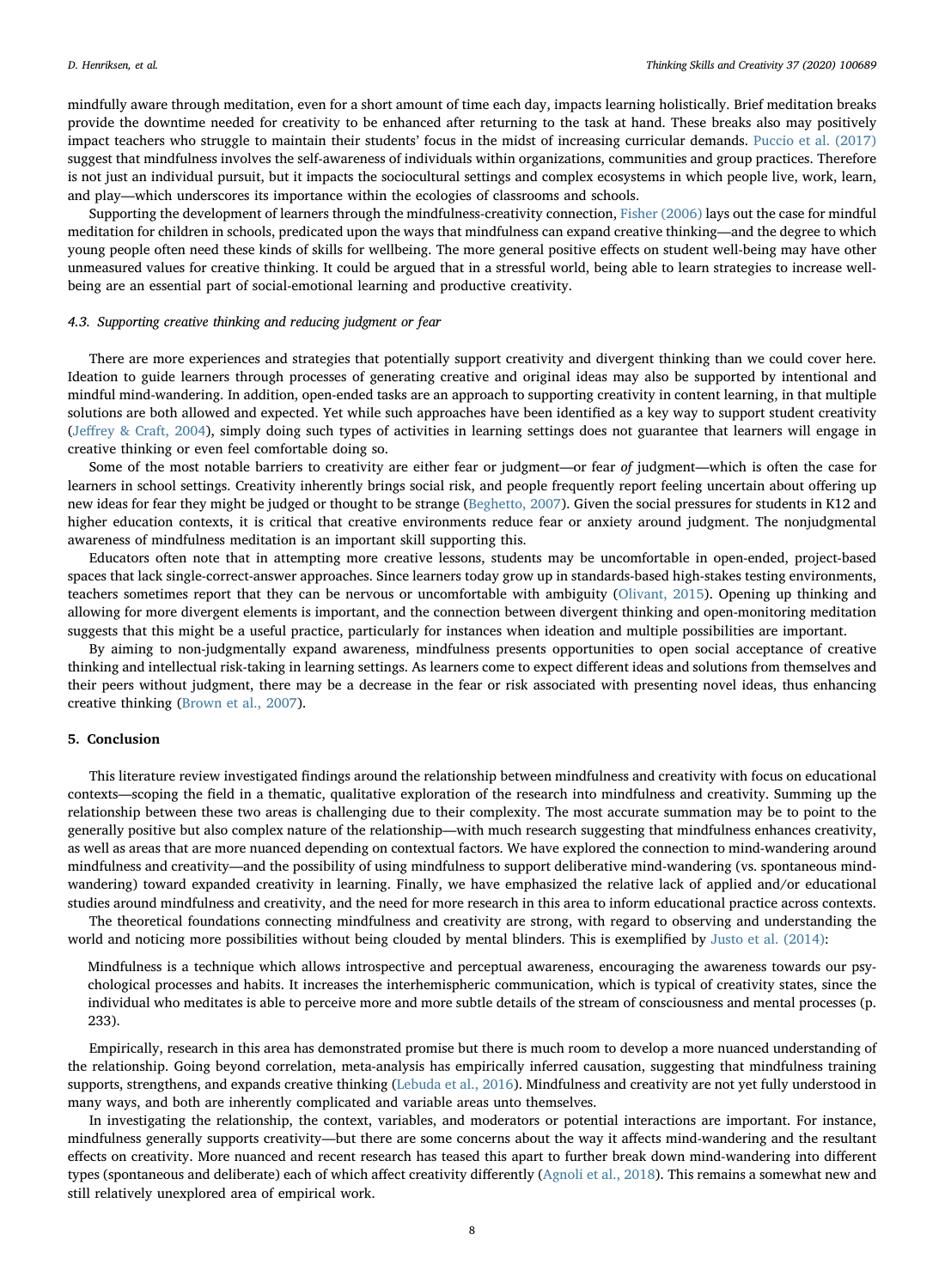The number of potential moderators, such as different types of mindfulness and meditation, is a challenge for researchers seeking to dissect the relationship. For instance, it is likely that different practices, such as open-monitoring vs. focused-awareness meditations, play a role at different stages of the creative process. Thus, there are gaps in the literature in regards to fully understanding these different roles and different moderators. In order to apply mindfulness and creativity in practical education settings, more sustained, applied and ongoing research is needed.

For educators, it is vital to see more research on mindfulness and creativity embedded in real-world contexts, particularly in learning settings. This would support better understanding of the intersection of these constructs in-situ—or a more robust understanding of mindfulness and creativity 'in the wild,' beyond labs or testing situations. When we combine the correlational and causal links between creativity and mindfulness, there are important implications for learning psychology around creativity and creative education—both for creative abilities and self-concept.

In practice, helping educators to understand how different types of mindfulness might support their students across different needs and tasks could be beneficial; and this may be true in other contexts of thinking, learning and development. Existing research points to a promising intersectionbut we would suggest that more action research approaches in classroom settings could benefit our empirical-practical understandings. Mindfulness and creativity are critical to wellbeing and development at individual and societal levels, so understanding them in context is essential. The future of human thinking, wellness, and progress demands no less.

# CRediT authorship contribution statement

Danah Henriksen: Conceptualization, Data curation, Formal analysis, Investigation, Methodology, Writing - original draft, Writing - review & editing. Carmen Richardson: Conceptualization, Formal analysis, Writing - original draft, Writing - review & editing. Kyle Shack: Conceptualization, Formal analysis, Writing - original draft, Writing - review & editing.

#### References

- <span id="page-8-22"></span>[Agnoli, S., Vanucci, M., Pelagatti, C., & Corazza, G. E. \(2018\). Exploring the link between mind wandering, mindfulness, and creativity: A multidimensional approach.](http://refhub.elsevier.com/S1871-1871(20)30163-2/sbref0005) [Creativity Research Journal, 30](http://refhub.elsevier.com/S1871-1871(20)30163-2/sbref0005)(1), 41–53.
- <span id="page-8-6"></span>[Baas, M., Nevicka, B., & Ten Velden, F. S. \(2014\). Speci](http://refhub.elsevier.com/S1871-1871(20)30163-2/sbref0010)fic mindfulness skills differentially predict creative performance. Personality and Social Psychology Bulletin, 40[\(9\), 1092](http://refhub.elsevier.com/S1871-1871(20)30163-2/sbref0010)–1106.

<span id="page-8-19"></span>[Baird, B., Smallwood, J., Mrazek, M. D., Kam, J. W., Franklin, M. S., & Schooler, J. W. \(2012\). Inspired by distraction: mind wandering facilitates creative incubation.](http://refhub.elsevier.com/S1871-1871(20)30163-2/sbref0015) [Psychological Science, 23](http://refhub.elsevier.com/S1871-1871(20)30163-2/sbref0015)(10), 1117–1122.

<span id="page-8-28"></span>Beghetto, R. A. (2006). Creative self-effi[cacy: Correlates in middle and secondary students.](http://refhub.elsevier.com/S1871-1871(20)30163-2/sbref0020) Creativity Research Journal, 18(4), 447–457.

<span id="page-8-32"></span><span id="page-8-7"></span>[Beghetto, R. A. \(2007\). Does creativity have a place in classroom discussions? Prospective teachers](http://refhub.elsevier.com/S1871-1871(20)30163-2/sbref0025)' response preferences. Thinking Skills and Creativity, 2(1), 1–9. [Bennett, K., & Dorjee, D. \(2016\). The impact of a mindfulness-based stress reduction course \(MBSR\) on well-being and academic attainment of sixth-form students.](http://refhub.elsevier.com/S1871-1871(20)30163-2/sbref0030) [Mindfulness, 7](http://refhub.elsevier.com/S1871-1871(20)30163-2/sbref0030)(1), 105–114.

<span id="page-8-8"></span>[Bower, P., & Gilbody, S. \(2005\). Stepped care in psychological therapies: Access, e](http://refhub.elsevier.com/S1871-1871(20)30163-2/sbref0035)ffectiveness and efficiency: Narrative literature review. The British Journal of [Psychiatry, 186](http://refhub.elsevier.com/S1871-1871(20)30163-2/sbref0035)(1), 11–17.

<span id="page-8-12"></span>[Braun, V., & Clarke, V. \(2006\). Using thematic analysis in psychology.](http://refhub.elsevier.com/S1871-1871(20)30163-2/sbref0040) Qualitative Research in Psychology, 3(2), 77–101.

<span id="page-8-13"></span><span id="page-8-3"></span>[Brown, K. W., Ryan, R. M., & Creswell, J. D. \(2007\). Mindfulness: Theoretical foundations and evidence for its salutary e](http://refhub.elsevier.com/S1871-1871(20)30163-2/sbref0045)ffects. Psychological Inquiry, 18(4), 211–237. [Carson, S. H., & Langer, E. J. \(2006\). Mindfulness and self-acceptance.](http://refhub.elsevier.com/S1871-1871(20)30163-2/sbref0050) Journal of Rational-Emotive & Cognitive-Behavior Therapy, 24(1), 29–43.

<span id="page-8-10"></span>[Charmaz, K. \(2003\). Grounded theory: Objectivist and constructivist methods. In N. K. Denzin, & Y. S. Lincoln \(Eds.\).](http://refhub.elsevier.com/S1871-1871(20)30163-2/sbref0055) Strategies for qualitative inquiry (pp. 509–535). [\(2nd ed.\). Thousand Oaks: SAGE Publications](http://refhub.elsevier.com/S1871-1871(20)30163-2/sbref0055).

<span id="page-8-15"></span>[Chiesa, A., Calati, R., & Serretti, A. \(2011\). Does mindfulness training improve cognitive abilities? A systematic review of neuropsychological](http://refhub.elsevier.com/S1871-1871(20)30163-2/sbref0060) findings. Clinical [Psychology Review, 31](http://refhub.elsevier.com/S1871-1871(20)30163-2/sbref0060)(3), 449–464.

<span id="page-8-24"></span>Claxton, G. (1997). [Hare brain, tortoise mind.](http://refhub.elsevier.com/S1871-1871(20)30163-2/sbref0065) London: Fourth Estate.

<span id="page-8-14"></span>[Colzato, L. S., Szapora, A., & Hommel, B. \(2012\). Meditate to create: The impact of focused-attention and open-monitoring training on convergent and divergent](http://refhub.elsevier.com/S1871-1871(20)30163-2/sbref0070) thinking. Frontiers [in Psychology, 3](http://refhub.elsevier.com/S1871-1871(20)30163-2/sbref0070), 116.

<span id="page-8-29"></span>[Dijksterhuis, A., & Meurs, T. \(2006\). Where creativity resides: The generative power of unconscious thought.](http://refhub.elsevier.com/S1871-1871(20)30163-2/sbref0075) Consciousness and Cognition, 15, 135–146.

<span id="page-8-23"></span>[Fisher, R. \(2006\). Still thinking: The case for meditation with children.](http://refhub.elsevier.com/S1871-1871(20)30163-2/sbref0080) Thinking Skills and Creativity, 1(2), 146–151.

<span id="page-8-20"></span>Fleck, J. I., & Kounios, J. (2009). Intuition, creativity, and unconscious aspects of problem solving. In W. P. Banks (Vol. Ed.), Encyclopedia of consciousness: Vol. 1, (pp. 431–446). Cambridge, MA: Elsevier Inc. <https://doi.org/10.1016/B978-012373873-8.00042-6>.

<span id="page-8-27"></span>Franco, C. (2009). [Meditación Fluir para serenar el cuerpo y la mente.](http://refhub.elsevier.com/S1871-1871(20)30163-2/sbref0090) Madrid: Bubok.

<span id="page-8-25"></span>Gladwell, M. (2005). [Blink: The power of thinking without thinking.](http://refhub.elsevier.com/S1871-1871(20)30163-2/sbref0095) New York, NY: Little, Brown and Company.

<span id="page-8-5"></span>Goff[, K., & Torrance, E. P. \(1991\). Healing qualities of imagery & creativity.](http://refhub.elsevier.com/S1871-1871(20)30163-2/sbref0100) The Journal of Creative Behavior, 25(4), 296–303.

<span id="page-8-11"></span>[Grant, M. J., & Booth, A. \(2009\). A typology of reviews: An analysis of 14 review types and associated methodologies.](http://refhub.elsevier.com/S1871-1871(20)30163-2/sbref0105) Health Information and Libraries Journal, 26(2), 91–[108](http://refhub.elsevier.com/S1871-1871(20)30163-2/sbref0105).

<span id="page-8-16"></span>Greenberg, J., Reiner, K., & Meiran, N. (2012). "Mind the trap"[: Mindfulness practice reduces cognitive rigidity.](http://refhub.elsevier.com/S1871-1871(20)30163-2/sbref0110) PloS One, 7(5), Article e36206.

<span id="page-8-9"></span>Hart, C. (2018). [Doing a literature review: Releasing the research imagination.](http://refhub.elsevier.com/S1871-1871(20)30163-2/sbref0115) Sage.

<span id="page-8-4"></span>[Henriksen, D., Creely, E., & Henderson, M. \(2019\). Failing in creativity: The problem of policy and practice in Australia and the United States.](http://refhub.elsevier.com/S1871-1871(20)30163-2/sbref0120) Kappa Delta Pi Record, 55[\(1\), 4](http://refhub.elsevier.com/S1871-1871(20)30163-2/sbref0120)–10.

<span id="page-8-30"></span>[Holm, M. \(2015\). Cultivating alternate mindsets to enhance organisational well-being and creativity.](http://refhub.elsevier.com/S1871-1871(20)30163-2/sbref0125) International Journal of Business and Economic Development [\(IJBED\), 3](http://refhub.elsevier.com/S1871-1871(20)30163-2/sbref0125)(2).

<span id="page-8-18"></span>[Horan, R. \(2009\). The neuropsychological connection between creativity and meditation.](http://refhub.elsevier.com/S1871-1871(20)30163-2/sbref0130) Creativity Research Journal, 21(2-3), 199–222.

<span id="page-8-17"></span>[Jedrczak, A., Beresford, M., & Clements, G. \(1985\). The TM-Sidhi program, pure consciousness, creativity and intelligence.](http://refhub.elsevier.com/S1871-1871(20)30163-2/sbref0135) The Journal of Creative Behavior, 19, 270–[275.](http://refhub.elsevier.com/S1871-1871(20)30163-2/sbref0135)

<span id="page-8-31"></span>Jeff[rey, B., & Craft, A. \(2004\). Teaching creatively and teaching for creativity: Distinctions and relationships.](http://refhub.elsevier.com/S1871-1871(20)30163-2/sbref0140) Educational Studies, 30(1), 77–87.

<span id="page-8-26"></span>[Justo, C. F., Mañas, I. M., & Ayala, E. S. \(2014\). Improving the graphic creativity levels of Latin American high school students currently living in Spain by means of a](http://refhub.elsevier.com/S1871-1871(20)30163-2/sbref0145) mindfulness program. [Procedia-Social and Behavioral Sciences, 132](http://refhub.elsevier.com/S1871-1871(20)30163-2/sbref0145), 229–234.

<span id="page-8-2"></span>Kabat-Zinn, J. (1990). [Full catastrophe living: A practical guide to mindfulness, meditation, and healing.](http://refhub.elsevier.com/S1871-1871(20)30163-2/sbref0150) Nova York: Delacorte.

<span id="page-8-1"></span>[King, E., & Badham, R. \(2018\). The wheel of mindfulness: A generative framework for second-generation mindful leadership.](http://refhub.elsevier.com/S1871-1871(20)30163-2/sbref0155) Mindfulness, 1–11.

<span id="page-8-21"></span>[Kounios, J., Fleck, J. I., Green, D. L., Payne, L., Stevenson, J. L., Bowden, E. M., et al. \(2008\). The origins of insight in resting-state brain activity.](http://refhub.elsevier.com/S1871-1871(20)30163-2/sbref0160) Neuropsychologia, 46, 281–[291.](http://refhub.elsevier.com/S1871-1871(20)30163-2/sbref0160)

<span id="page-8-0"></span>Kudesia, R. S. (2015). [Mindfulness and creativity in the workplace. Mindfulness in organizations: Foundations, research, and applications.](http://refhub.elsevier.com/S1871-1871(20)30163-2/sbref0165) 190–212.